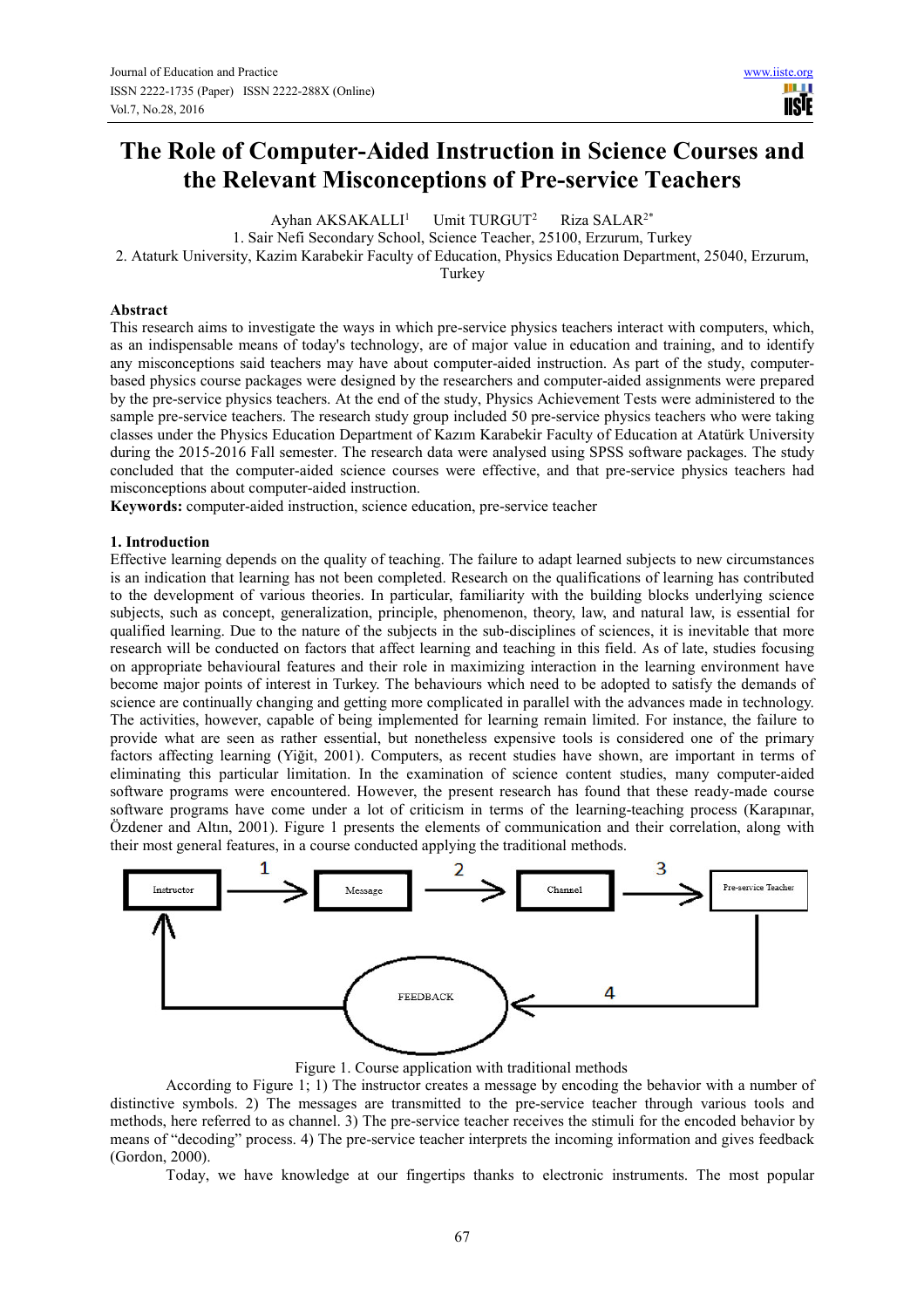information technology in education is computers. The utilization of computers in all learning and teaching activities is called "Computer-Aided Instruction (CAI)" (Aykanat and Kalender, 2005).

In the early 21st century, educational technologies, such as the tools and materials developed to captivate several sense organs and thereby improve the quality of education provided by schools, have been widely employed. Although the date of their first use goes back many years, the use of computers in education has boomed as of late. The most recent studies show that computers can be used by children starting from three years of age, provided that appropriate methods are employed (Gürdal, Şahin and Çağlar, 2001).

In the field of education, a computer can be variously defined as a teaching machine, a deputy teacher or an audio-visual device. Experimental programs and practices have aimed to ensure reinforcement of the subjects, and in addition to helping to improve advanced synthesis, analysis and problem solving abilities, they serve to facilitate low-level researching skills, a prerequisite for enhancing advanced abilities (Gürdal, Şahin and Çağlar, 2001). The recently increased use of web services and computers has aimed to improve the teaching process and learning achievements. Today, computer-aided instruction includes simultaneous and nonsimultaneous cooperation (Jürgen and Gunnar, 1999).

# *1.1. Objective*

This research aims to investigate the ways in which pre-service physics teachers interact with computers, which, as an indispensable means of today's technology, are of major value in education and training, and to identify any misconceptions said teachers may have about CAI.

#### *1.2. Limitations*

The sample of the study was limited to 50 pre-service physics teachers receiving education under the Physics Education Department of the Kazım Karabekir Faculty of Education at Atatürk University.

The research data was limited to evaluations of package programs created for four randomly selected subjects (Vectors, Two-Dimensional Motion, Laws of Motion and Kinetics Energy) included in the Basic Physics I course and on the CAI assignments prepared by the study sample teachers.

## **2. Method**

#### *2.1 Research design*

According to Brickhouse (1992) and Gess-Newsome and Lederman (1990), it is challenging, in terms of economy and time, to conduct comprehensive research on the sciences. Research data in these types of studies are generally collected using qualitative and quantitative methods (Brickhouse and Bodner, 1992). The literature includes considerable information about this issue. Researchers such as Cohen and Manion (1990) and Merriam (1988) argue that the findings derived from qualitative and quantitative methods will be more reliable. This combination of methods is commonly used worldwide and is recommended to be appropriate for researchers who conduct studies on their own or in small groups. According to Ayas (1993) and Akdeniz (1993), future research to be conducted using this combination of methods will provide educational instructors with useful information.

#### *2.2 Study group and data collection tools*

The pre-service teachers who had participated in the Special Methods in Physics Education II course, a prerequisite for pre-service teachers in the physics education department during the 9th term, were divided into two groups, with one of the groups serving as the control group and the other as the experimental group. Pretests were administered to the groups prior to conducting the study. The experimental group alone was administered the CAI, while the control group maintained their normal course of traditional method instruction. At the end of the study, both groups were administered post-tests. All of the experimental group pre-service teachers were given assignments that were to be prepared in digital environments. The evaluation of these assignments was based on face-to-face interviews conducted with the pre-service teachers who had prepared them. During the evaluation, conclusions were drawn from the questions posed to the pre-service teachers, and various recommendations were then made.

#### *2.3 Data analysis*

The independent samples t-test was conducted to determine whether a statistically significant difference was present between the pre-tests and the post-tests. The research data were analyzed using a significance level of 0.05, and statistical analysis of the data was conducted with the SPSS 20 software package.

# **3. Findings**

Table 1 includes the descriptive statistics and independent samples t-test results of the scores obtained from the experimental and control group pre-service teachers on the pre-tests and the post-tests.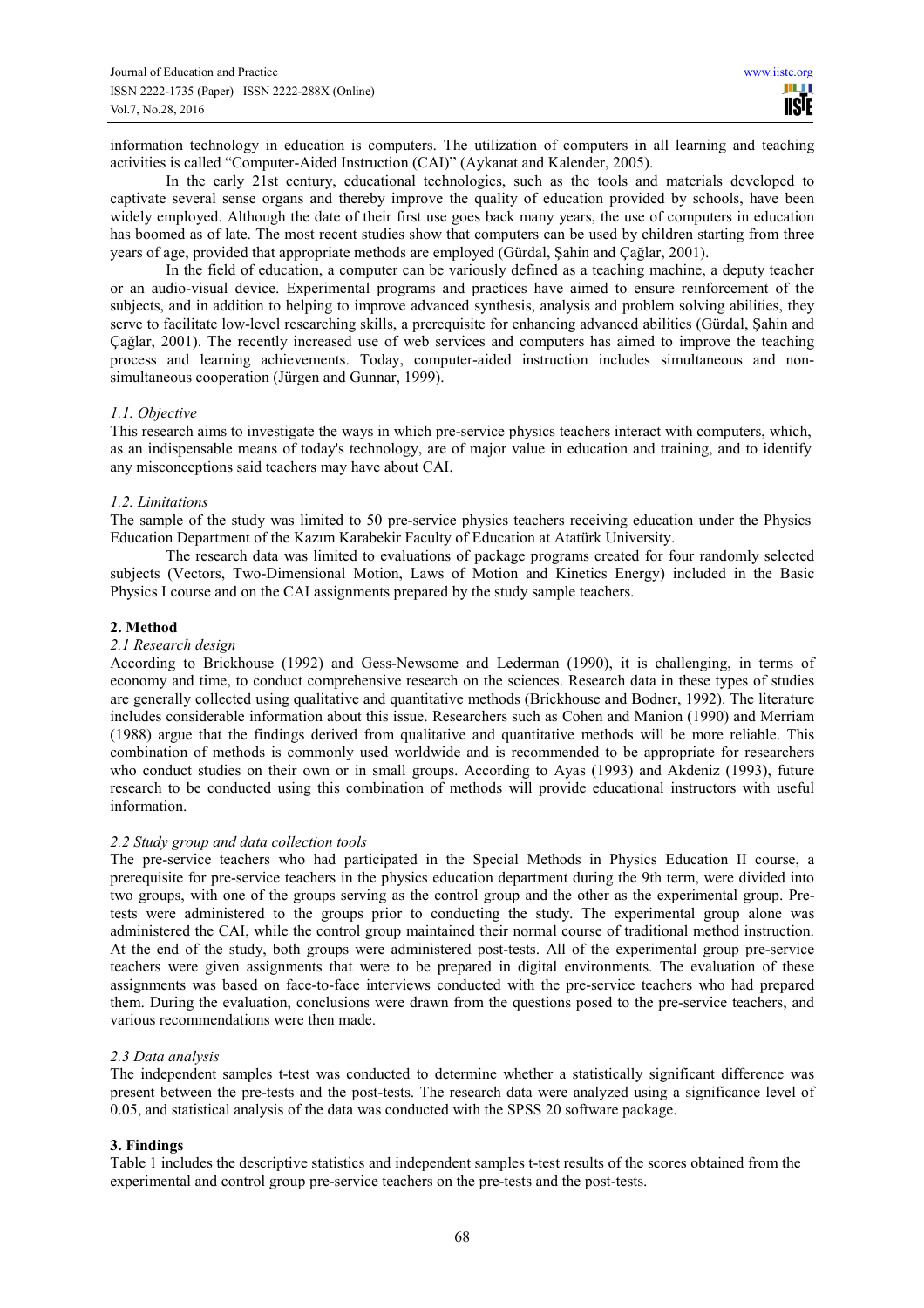Table 1.The descriptive statistics and independent samples t-test results of the scores from the experimental and control group pre-service teachers on the pre-tests and the post-tests.

| Test      | Group        | N  | Mean  | Std. Deviation |          | df |       |  |
|-----------|--------------|----|-------|----------------|----------|----|-------|--|
| Pre-test  | Control      | 25 | 49.00 | 7.64           | $-1.880$ | 48 | 0.066 |  |
|           | Experimental | 25 | 53.20 | 8.15           |          |    |       |  |
| Post-test | Control      | 25 | 70.00 | 7.22           |          |    |       |  |
|           | Experimental | 25 | 83.20 | 4.54           | $-7.742$ | 48 | 0.000 |  |

According to Table 1, the mean of the scores obtained from the control group pre-service teachers on the pre-tests was 49, while the mean of the scores of the experimental group pre-service teachers on the pre-tests was 53.2. The control group had a standard deviation of 7.64 and the experimental group, a standard deviation of 8.15. Results from the descriptive statistics and independent samples t-test analysis comparing the pre-tests scores of the control group and the experimental group were found to be p>0.05. Post-test mean scores of the control group pre-service teachers and the experimental group pre-service teachers were 70 and 83.2, respectively. The control group had a standard deviation of 7.22 and the experimental group, a standard deviation of 8.15. Results from the descriptive statistics and independent samples t-test analysis comparing the post-test scores of the control group and the experimental group were found to be  $p<0.05$ .

Figure 2 below presents the means of the scores obtained from the control and experimental groups on the pre-tests and post-tests, as well as the improvements that resulted between these two tests (Figure 2).





The following presents excerpts from the individual interviews conducted with pre-service teachers. These excerpts were considered to be of particular importance regarding the assignments prepared by the preservice teachers at the end of the study.

A portion of the interview conducted with pre-service teacher labelled S1:

Researcher: What is the most distinctive feature your study should have in order to achieve better results than those obtained from classical narration and to draw the attention of the students?

*Pre-service teacher: Remarkable points should be emphasized*.

Researcher: From your point of view, how important is it for these remarkable points to be directly associated with the subject?

*Pre-service teacher: Not very important! Being a remarkable point is all that matters.* 

A portion of the interview conducted with pre-service teacher labelled S2:

Researcher: When you begin teaching courses with the package you prepared, how would you rank yourself in terms of the priority of your role in the classroom?

*Pre-service teacher: Because I have already transferred to a digital platform all the things to be explained and illustrated, my function in the classroom is no longer important. Therefore, I wouldn't rank myself near the top, in terms of priority.* 

# **4. Conclusion and Recommendations**

Computer-aided instruction has a minimum of three dimensions, with the first one being teachers who serve as supervisors and controllers in learning-teaching activities. The second is the computer equipment designed to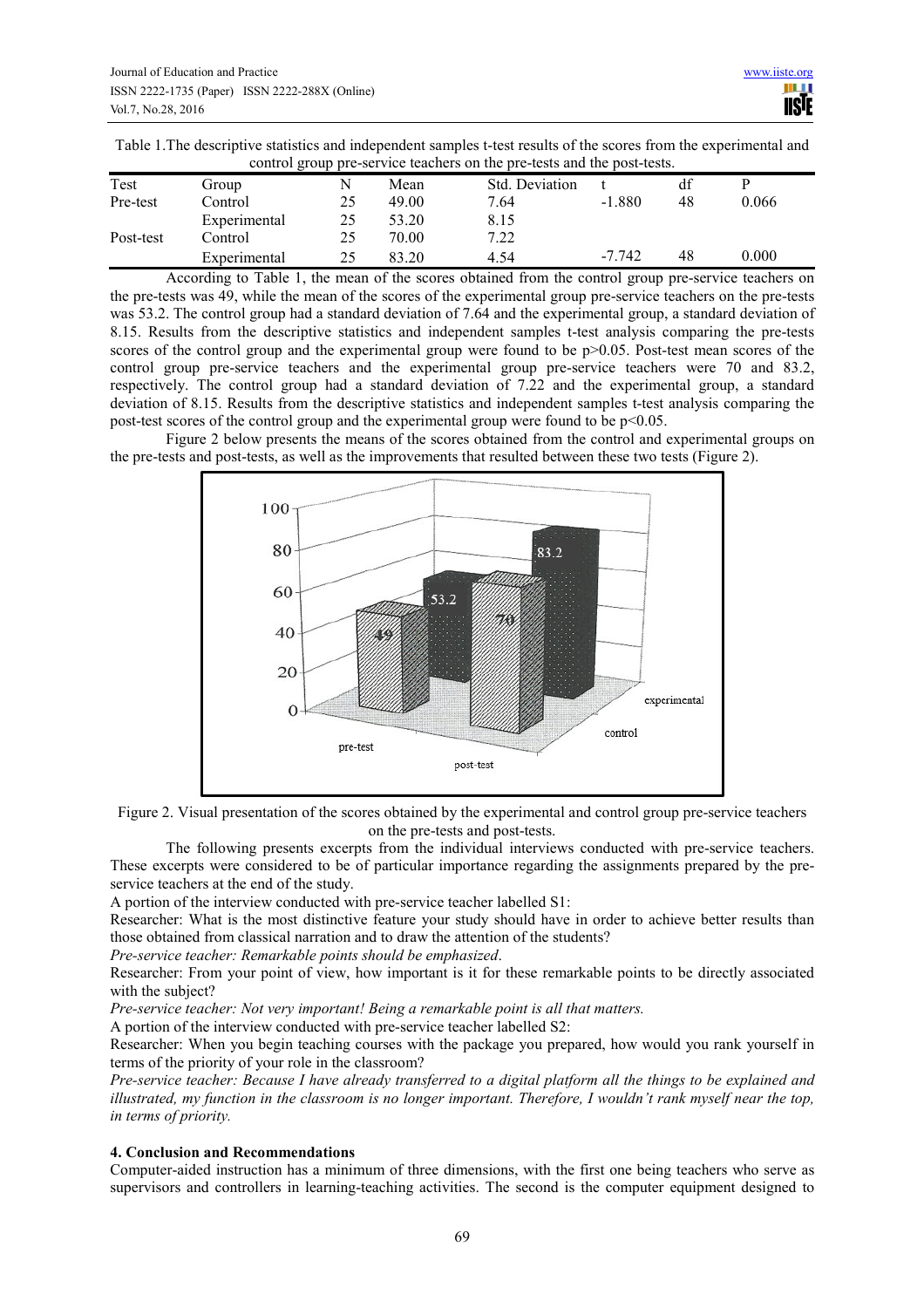support the learning experience (Merill, 1992). Finally, the third are the instructional software programs used to facilitate interaction between students and computers. These complementary dimensions should be carefully handled in the planning of the learning-teaching activities (Bülbül, 2000).

To summarize the findings of the study, Table 1 shows that the means of the scores obtained by the control and experimental group pre-service teachers on the post-tests were 49 and 53.2, respectively. The descriptive statistics and independent samples t-test results revealed no statistically significant difference between the groups at the beginning of the study. Furthermore, low standard deviations of the group scores in the pre-tests indicated similar preliminary information of the individuals constituting the groups.

Again, returning to Table 1, the means of the scores obtained from the control and experimental group pre-service teachers on the post-tests were 70 and 83.2, respectively. T-test results indicated there to be a statistically significant difference between the post-test scores, a finding which suggests CAI approaches to be far better than classical teaching methods.

Meaningful conclusions can be drawn from other significant results obtained from the study. For instance, any course teaching style which happens to be individually agreeable does not necessarily make the entire method successful. Therefore, the individuals who utilize the relevant method should precisely understand the pros and cons of it. In the CAI method, it was observed that the pre-service teachers perceived this approach to be shaped according to their own misconceptions as opposed to what the approach required. These misconceptions can be listed as follows:

- a) Preparation of the CAI materials with an overall focus on the subjects
- b) Disregard for whether or not the remarkable points are related to the subjects
- c) Assumption that computers serve directly as teachers
- d) Failure to notice divergence from the student-oriented education
- e) Confining to the background the fact that the actual function of CAI is to facilitate teaching or perceiving this function in this way
- f) Failure to understand that actions viewed as difficult or impossible to perform at the moment should be carried out through CAI as a way to simplify their work.

The recommended actions to be taken can be summarized as:

- 1- Emphasis of the fact that a computer is a means rather than end
- 2- Implementation of the necessary measures to enable students to become computer literate in this respect
- 3- Prevention of the existing and emerging misconceptions within the schools through the provision of inservice seminars
- 4- Frequent review of computer course curriculum programs in accordance with the rapidly changing and developing technologies and the maintenance of these programs at such a level so as to satisfy the needs of the students, with a view to getting the most out of the actual functions of the computers.

# **References**

- Akdeniz, A. R., (1993). The implementation of a new secondary physics curriculum in Turkey: An exploration of teaching activities. Unpublished doctoral dissertation, University of Southampton, England.
- Alkan, C., (1986). Education Technology. Yargıçoğlu Publishing: Ankara.
- Altın, K., (2001). Computer use in physics classes: Developing the lesson that a simulation software, (p.242- 247). İstanbul: Education symposium proceedings book of science in Turkey at the beginning of the new millennium.
- Ayas, A. (1993). A study of teachers' and students' view of the upper secondary curriculum and students' understanding of introductory chemistry concepts in the East Black-Sea region of Turkey. Unpublished doctoral dissertation, University of Southampton, England.
- Aykanat, F., Doğru, M. & Kalender, S., (2005) Students effect on the success of the Concept Mapping Method with Computer Aided Teaching Science. Kastamonu Education Journal, 13, 2.
- Brickhouse, N. W., & Bodner, G. M. (1992). The beginning science teacher: Classroom narratives of convictions and constraints. Journal of Research in Science Teaching, 29, 471–485.
- Bülbül, H. İ. (1999). Screen design software for training purposes. Journal of National Education, 141.
- Cohen, L. & Manion, L. (1990). Research Methods in Education. Third Edition, Routledge, London.
- Çilenti,K. (1985). Science and technology education. Ankara: Kadıoğlu Publishing.
- Gess Newsome, J., & Lederman, N. G. (1990). The preservice microteaching course and science teachers' instructional decisions: A qualitative analysis. Journal of Research in Science Teaching, 27(8), 717- 726.
- Gordon, T. (1993). Effective teacher training. (E. Aksay & B. Özkan, Trans.). İstanbul: Ya-Pa Publication.
- Guzdial, M., Kolodner, J., Hmelo, C., Narayanan, H., Carlson, D., Rappin, N., Hbscher, R., Turns, J. & Newstetter, W.(1996). Computer Support for Learning through Complex Problem Solving.